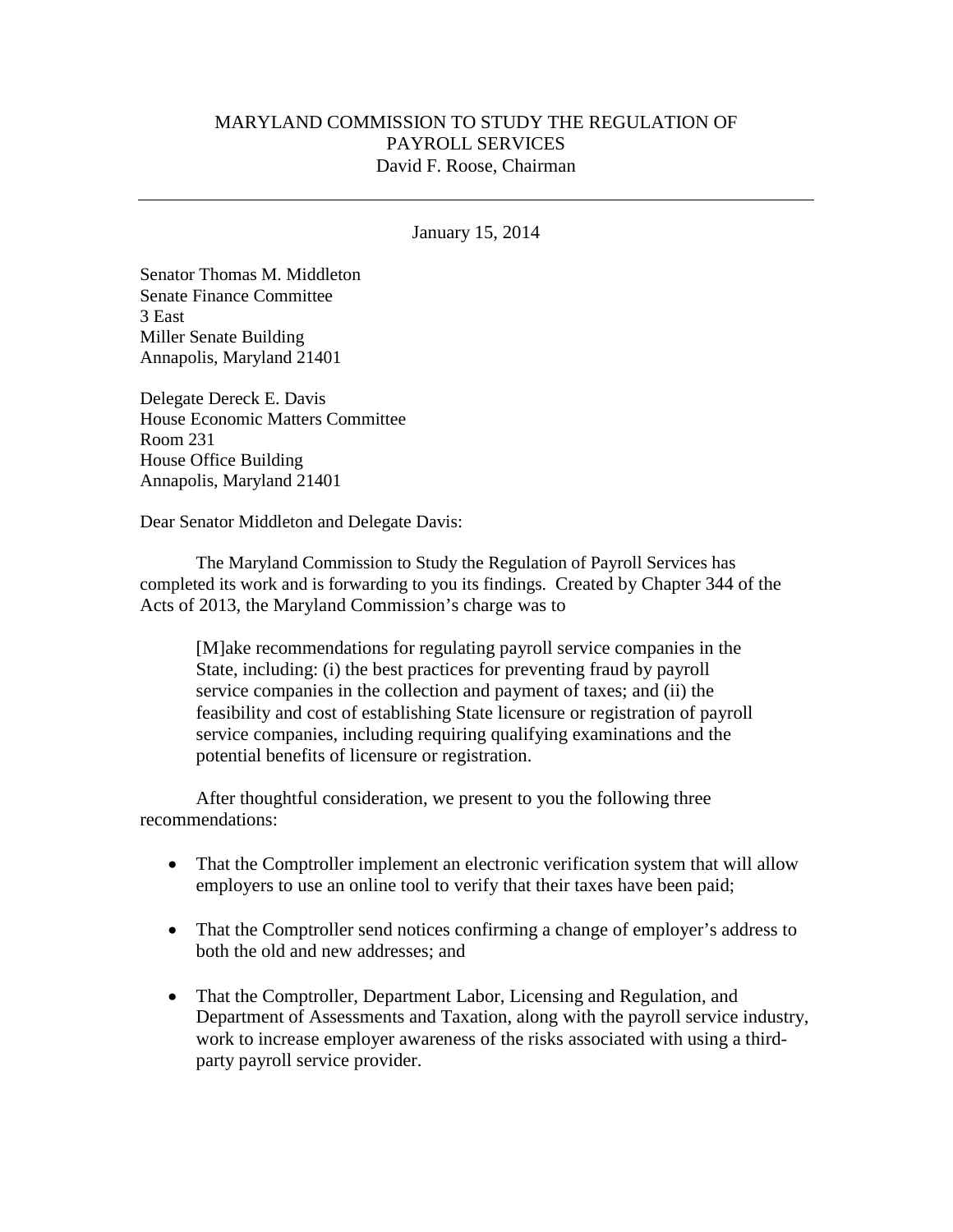Letter to Honorable Thomas M. Middleton and Dereck E. Davis January 15, 2014

Without additional resources, the Comptroller's Office will be unable to implement the first two recommendations in a timely fashion. Even with additional resources, sending notices to an employer's old and new address may be extremely difficult to implement in the Comptroller's legacy tax system.

Attached is the report of the Commission, which is supplemented by the Commission's website, www.csrps.maryland.gov. All presentations, testimony, meeting minutes, and other relevant material is available on the website.

I would also like to take the opportunity to thank the members of the Commission who spent many long hours in meetings reviewing the issues. In addition, the Commission members would like to thank the staff of the Comptroller's Office who worked hard to provide quality information.

We hope that you find our work helpful and would be pleased to make ourselves available if you should have any questions.

Sincerely,

Partha

David F. Roose Chairman

cc: Honorable Thomas V. "Mike" Miller Honorable Michael E. Busch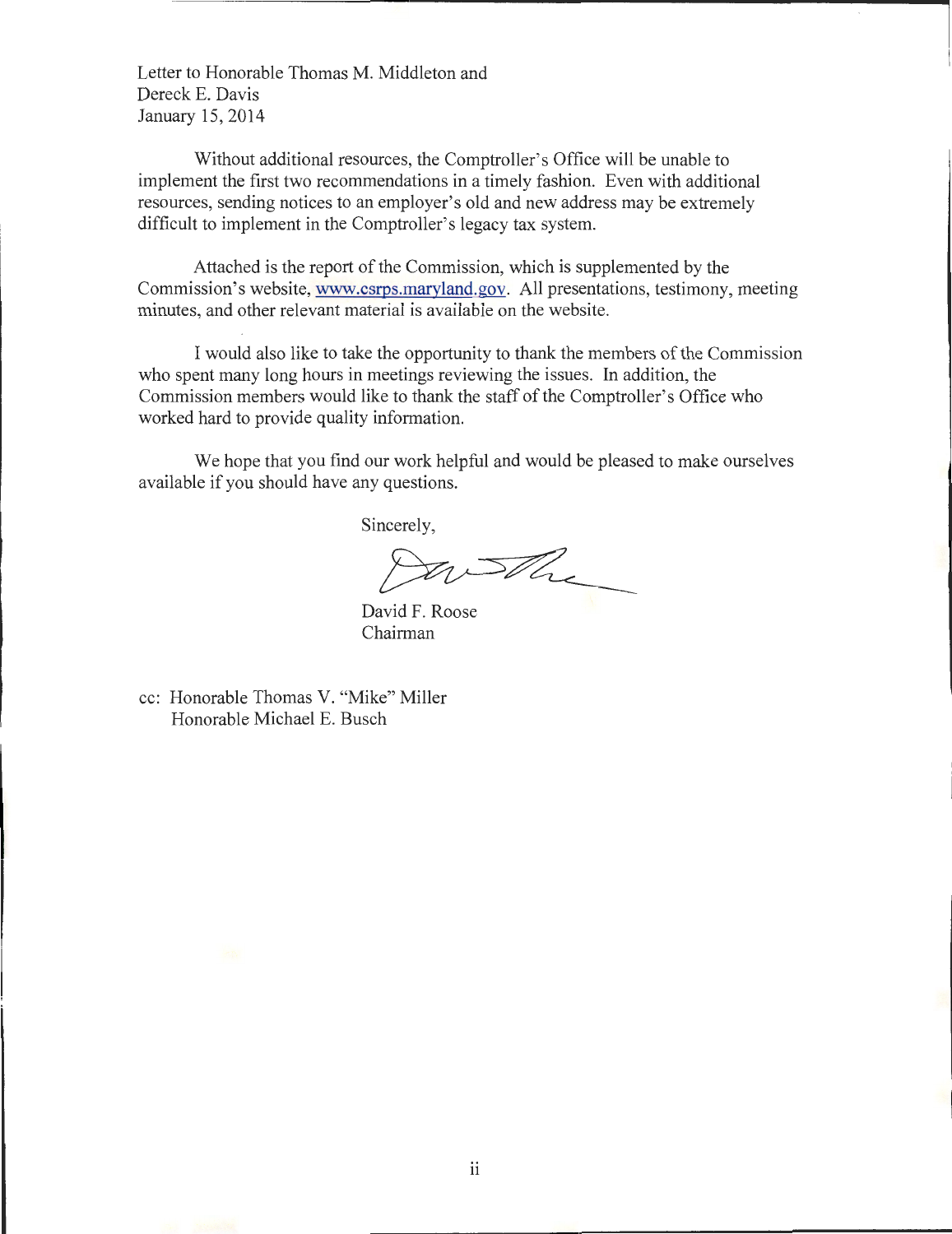

David F. Roose, Chairman January 15, 2014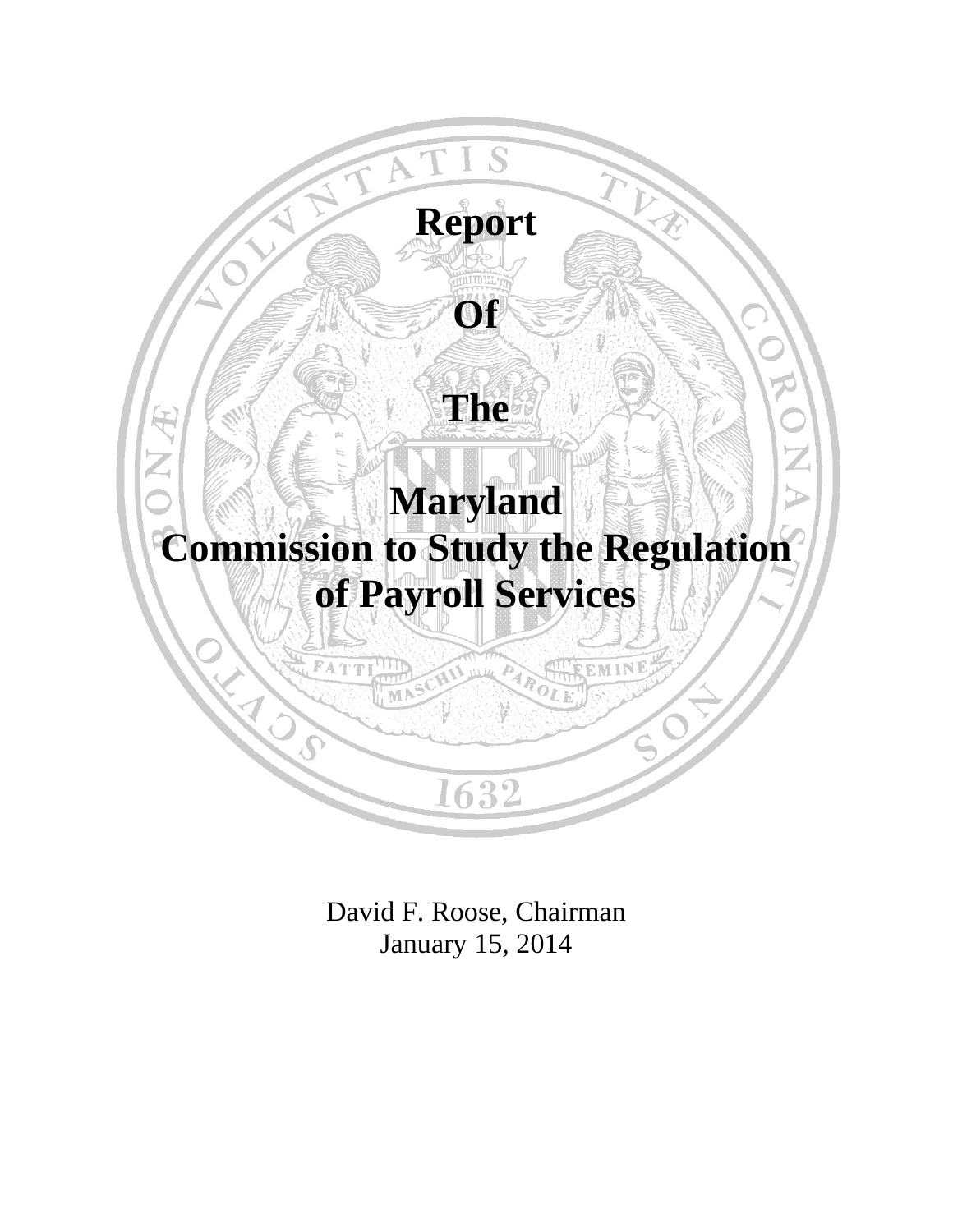# Table of Contents

| Appendix 2: Link to written testimony presented at September 19 and October 24, 2013 |  |
|--------------------------------------------------------------------------------------|--|
|                                                                                      |  |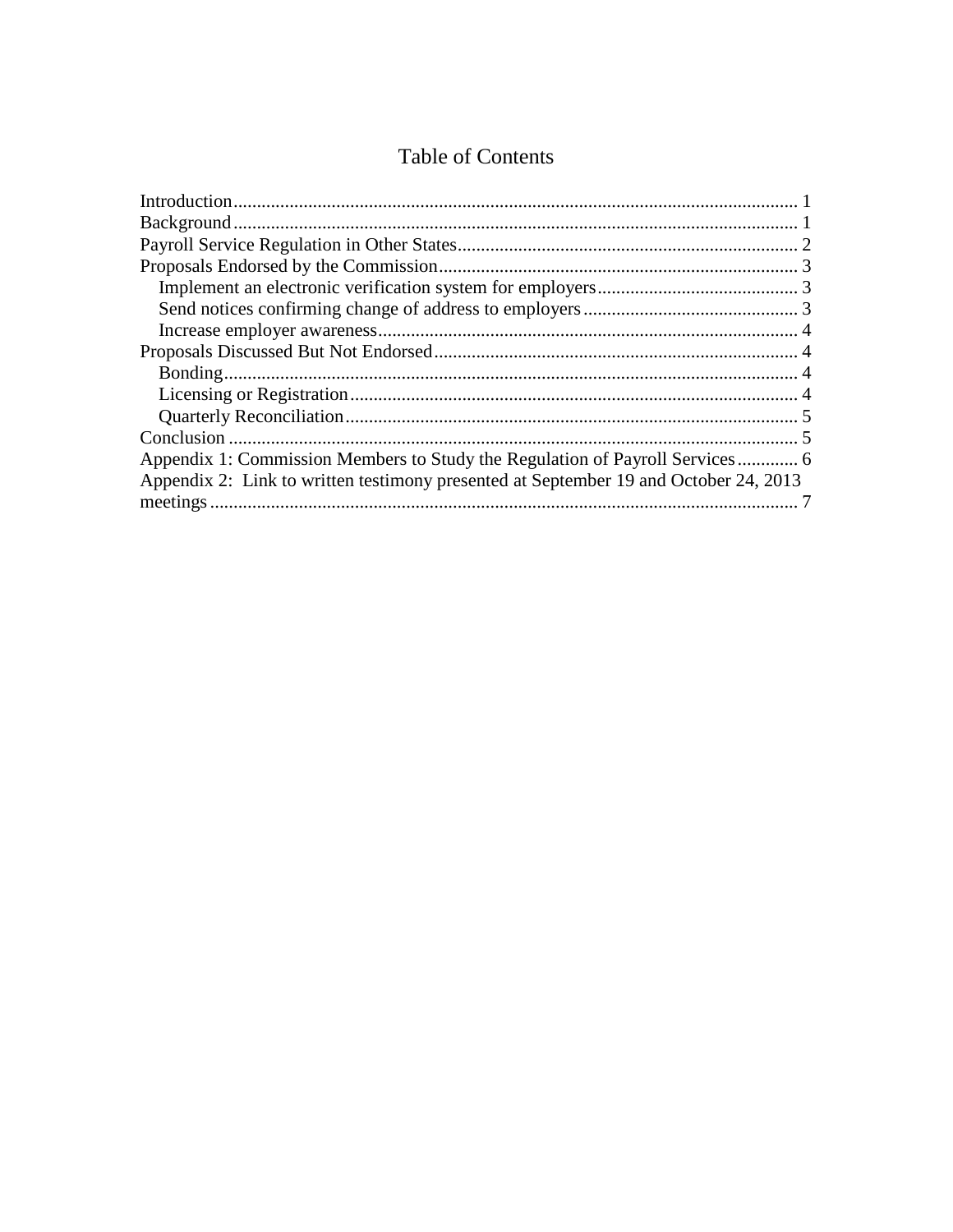## <span id="page-4-0"></span>**Introduction**

The Maryland Commission to Study the Regulation of Payroll Services ("Commission") was created by Chapter 344, Commission to Study the Regulation of Payroll Services, during the 2013 Session of the General Assembly. The 9-member Commission includes legislators, State officials, and representatives of the business community, local governments, and the public (**Appendix 1**). The Commission's charge was to

[M]ake recommendations for regulating payroll service companies in the State, including: (i) the best practices for preventing fraud by payroll service companies in the collection and payment of taxes; and (ii) the feasibility and cost of establishing State licensure or registration of payroll service companies, including requiring qualifying examinations and the potential benefits of licensure or registration.

The Commission was explicitly directed to study:

- (i) the function, size, and structure of the payroll services industry operating in the State;
- (ii) the role of the payroll services industry in the tax payment system at the State and federal levels; and
- (iii) the nature, oversight, and regulation of payroll service companies in other jurisdictions, including any licensing, permitting, and bonding requirements.

The Commission first met on September 19, 2013 and had one additional meeting on October 24, 2013. Detailed information, including presentations, expert testimony, meeting minutes, public testimony and other relevant material is available on the Maryland Commission to Study the Regulation of Payroll Services website, [www.csrps.maryland.gov.](http://www.csrps.maryland.gov/)

This document serves as the Commission's final report of its findings and recommendations, statutorily required to be delivered on or before December 15, 2013 to the Senate Finance Committee and the House Economic Matters Committee in accordance with § 12-1246 of the State Government Article.

# <span id="page-4-1"></span>**Background**

The Commission was formed to identify methods to prevent fraud or theft committed by payroll service companies against their clients. One example of an allegedly fraudulent payroll service company occurred in early 2013 in Harford County, Maryland. Senate Bill 1068 was passed shortly thereafter during the 2013 Session of the General Assembly.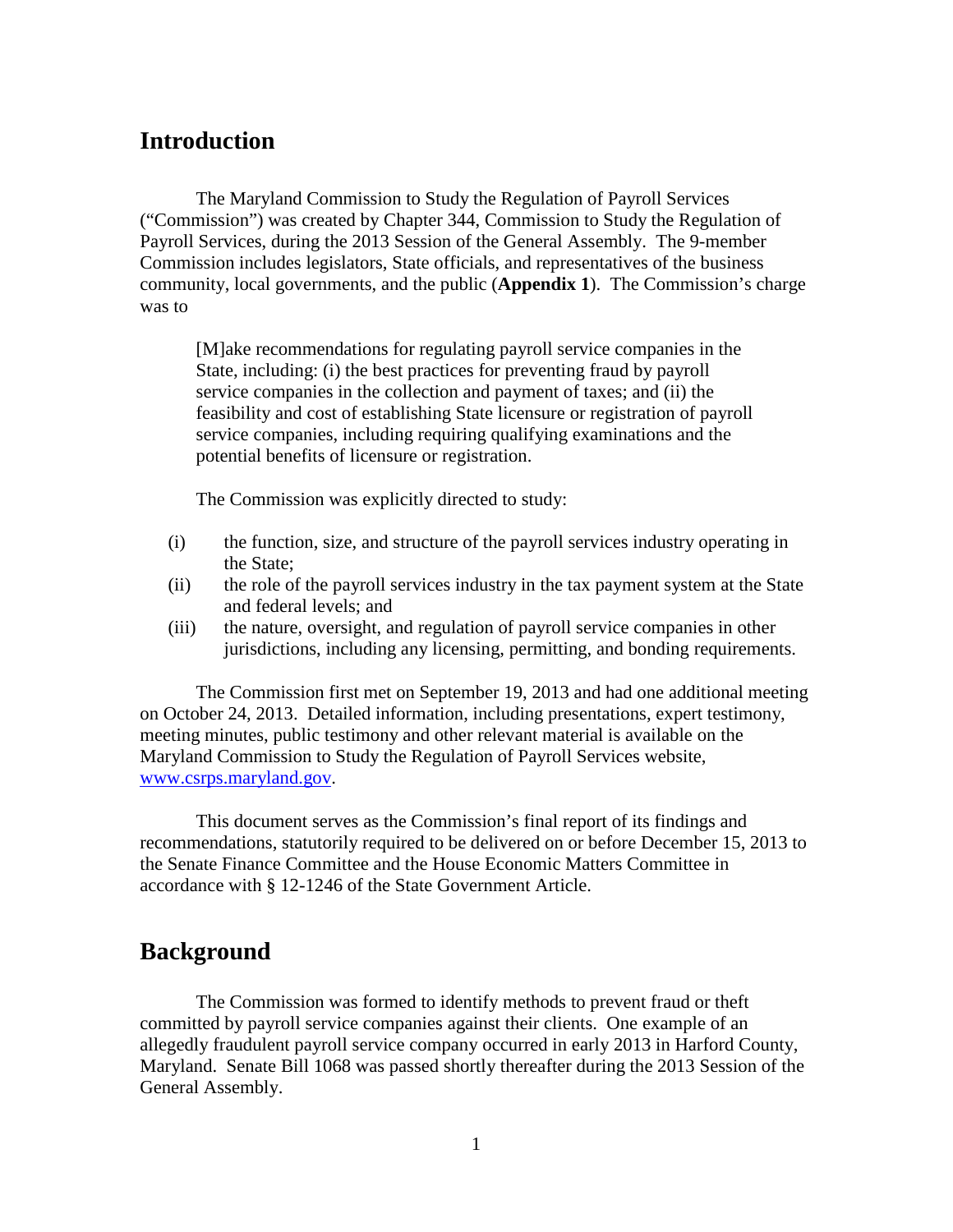Accu-Pay, Inc. ("Accu-Pay") was a payroll service provider in Bel Air, Maryland. The Baltimore Sun reported that Accu-Pay was sued by two of its clients who claimed significant losses, and alleged that Accu-Pay failed to make their tax payments. The Bel Air Police Department investigated this incident. After its investigation, the Bel Air Police Department turned the case over to the Internal Revenue Service. No criminal charges have been filed yet.

On May 5, Senator Barbara Mikulski introduced the Small Business Payroll Protection Act of 2013, which would (1) establish registration and bonding requirements for payroll tax deposit agents, (2) mandate certain disclosure statements by payroll tax deposit agents to their clients, and (3) require the Internal Revenue Service to mail notices confirming change of address to a taxpayer's old and new addresses (S. 900, 113th Cong. (2013)). The bill was referred to the Senate Committee on Finance, which has taken no action. The Comptroller of Maryland has worked with taxpayers to waive interest and penalties for taxpayers who claim to have been victims of Accu-Pay's allegedly fraudulent activity, and Senator Mikulski urged the Internal Revenue Service to do the same.

## **Proceedings**

On September 19, 2013 the Commission met for the first time. The charge of the Commission was reviewed and staff presented initial research regarding steps the federal government and other states have undertaken to regulate payroll service companies.

A second and final meeting was held on October 24, 2013. During this meeting, committee members, industry representatives, and the public presented testimony about their proposed regulations or policies that would reduce theft by payroll service companies. A link to all written testimony presented at this meeting is included in **Appendix 2**.

## <span id="page-5-0"></span>**Payroll Service Regulation in Other States**

Only nine states currently have a statute, regulation, or administrative policy relating to the regulation of payroll service companies. A Maine statute requires that payroll service companies be licensed and bonded in order to operate in the state. No other state requires licensing, permitting, or bonding.

Alabama, Arizona, and Minnesota require that payroll service companies register with each state's Department of Revenue. Connecticut allows for optional registration. Georgia requires that all third-party payroll service companies that prepare or remit returns on behalf of 250 or more employers must file electronically and pay via electronic funds transfer (EFT). West Virginia has a special EFT form for payroll service companies. Illinois has an optional program that allows payroll service companies to electronically file and pay employment taxes, withholding, and unemployment insurance. A Rhode Island statute imposes joint and several liability on payroll service companies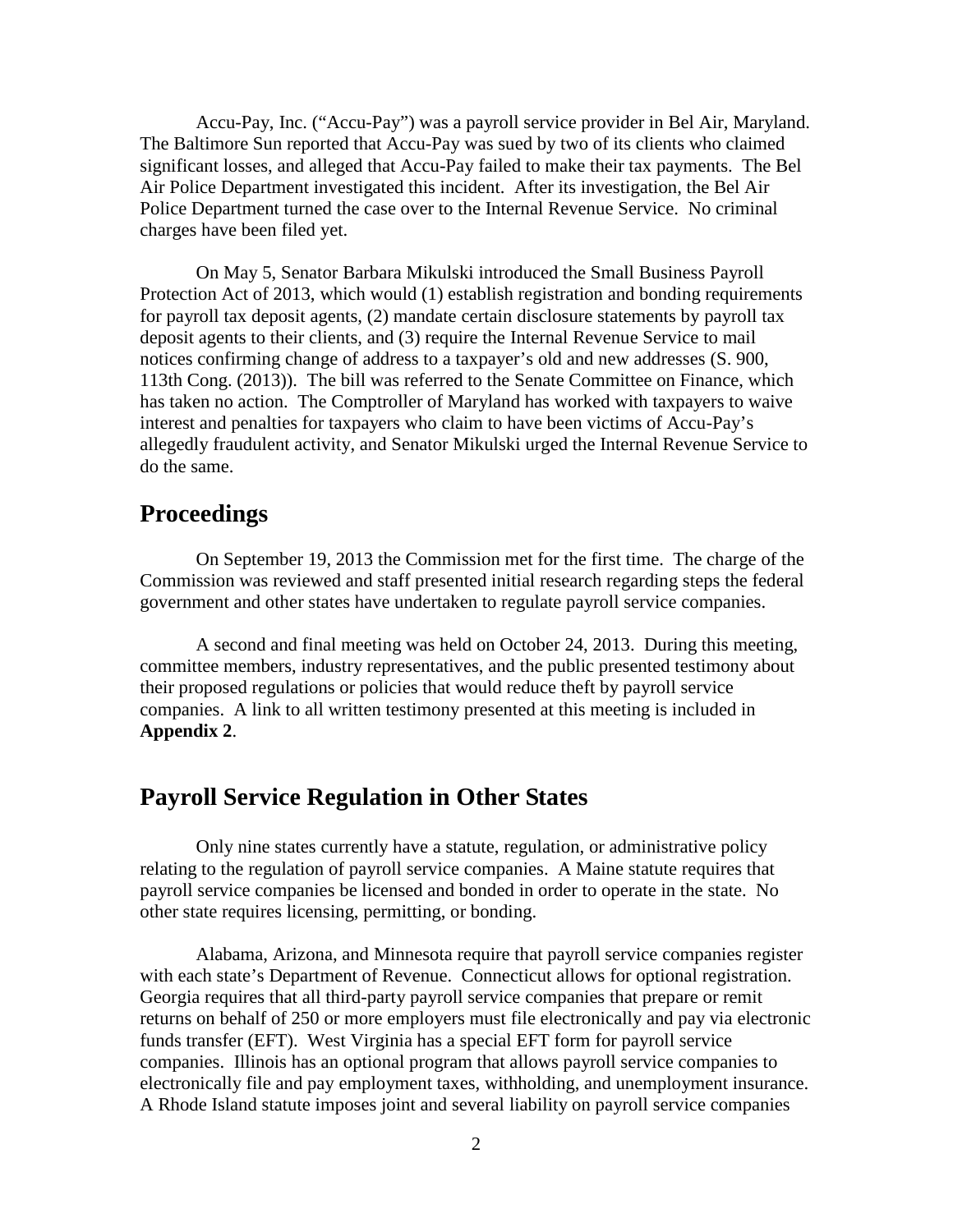for the amount withheld but not paid over to the state. Details of these findings are provided in **Appendix 3**.

# <span id="page-6-0"></span>**Proposals Endorsed by the Commission**

#### <span id="page-6-1"></span>*Implement an electronic verification system for employers*

The Internal Revenue Service ("IRS") recently implemented its Electronic Federal Tax Payment System ("EFTPS"), which permits businesses to verify tax payments made to the IRS by accessing their IRS account online. This allows an employer to verify that the amount its payroll service took from its bank account matches the amount remitted to the IRS on its behalf. New IRS regulations require payroll service providers to notify each client at least once per quarter that as employers, they are liable for taxes even if they use a payroll service company and that the IRS EFTPS exists to allow employers to verify their tax payments. The Commission proposes implementing a similar online verification system in Maryland.

The Comptroller's computer system currently is not able to permit businesses to verify tax payments made to the Comptroller by accessing their Comptroller account online. Accordingly, this proposal will require additional information technology ("IT") resources to implement.

## <span id="page-6-2"></span>*Send notices confirming change of address to employers*

If an employer does not pay the full amount of withholding tax that is due, the Comptroller mails a notice of delinquency directly to the address it has on file for the employer. However, one problem that has contributed to the perpetuation of theft by payroll service companies occurs because the payroll service company will change the address on file so the employer does not receive notices of delinquency. The Commission recommends mailing a change of address confirmation letter to both the old and new addresses of the employer. In the event of a malicious address change by a third party, this is will allow an employer to correct the address change and question its payroll service company.

The Comptroller's computer system currently is not able to mail the same notice to two different addresses. This proposal will require additional, perhaps substantial, IT resources to implement.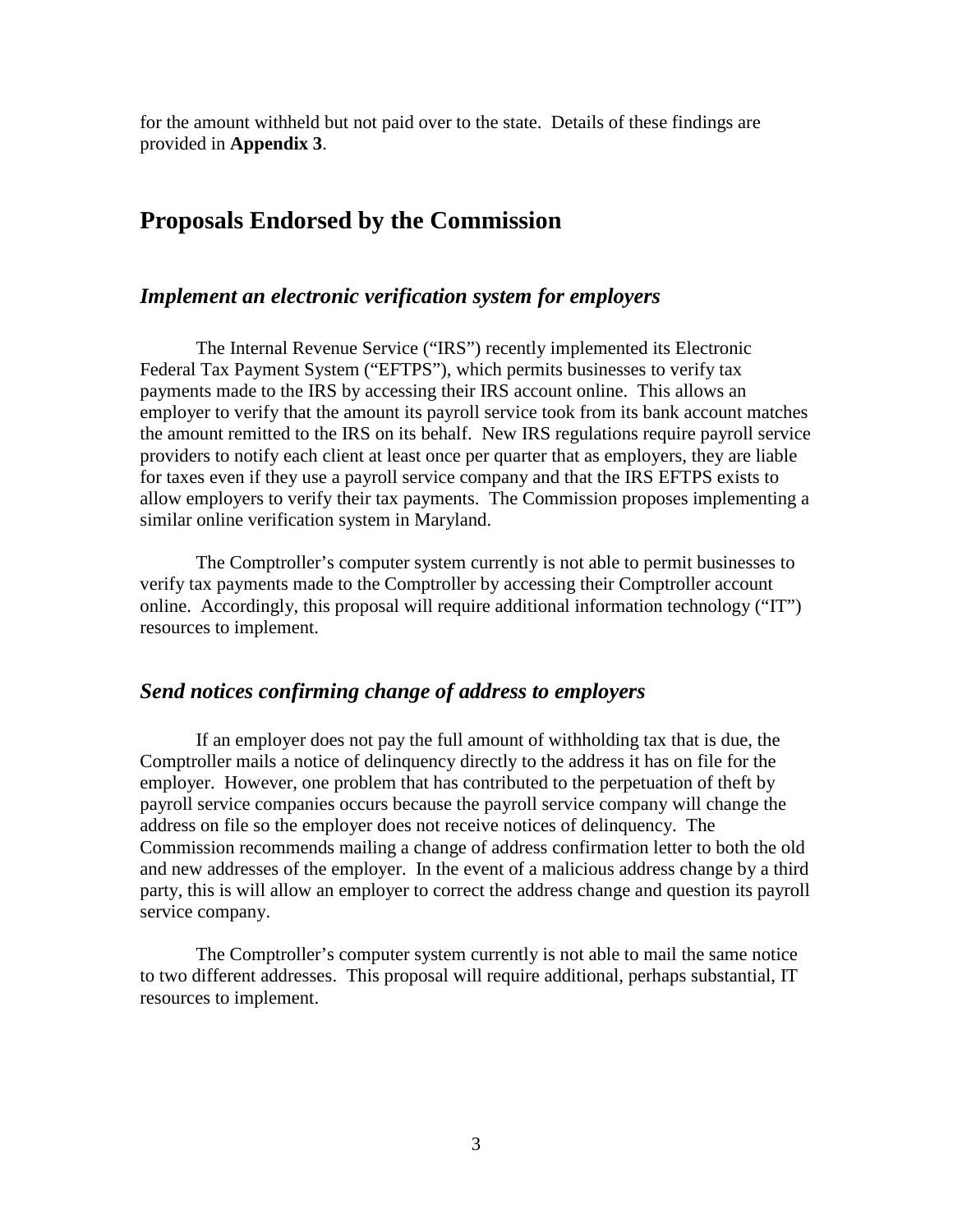#### <span id="page-7-0"></span>*Increase employer awareness*

The Commission recommends that the Comptroller's Office, the Department of Labor, Licensing and Regulation, and the State Department of Assessments and Taxation increase publicity to make employers aware of both the risks of using a third party to administer tax payments and the means to verify tax payments made on its behalf. This information should be included in newsletters, publications, and on the agencies' websites. The Commission also recommends that payroll service companies be required to educate employers. The following standard disclosure is now required by the IRS:

*"The employer is ultimately responsible for the deposit and payment of federal and state tax liabilities, even if a third party is making the deposits. The IRS recommends that employers enroll in and use EFTPS (Electronic Federal Tax Payment System) to confirm payments made on their behalf. Enroll online at www.eftps.gov or call 800-555-4477 for an enrollment form.*

*State tax authorities generally offer similar means to verify tax deposits. Contact the applicable state offices directly for details."*

This proposal can be implemented by the agencies with existing resources, through regular means of communications to employers.

## <span id="page-7-1"></span>**Proposals Discussed But Not Endorsed**

## <span id="page-7-2"></span>*Bonding*

The Commission does not support a bonding requirement at this time. A surety bond provides compensation up to a certain capped amount if the principal fails to act as promised. This would provide limited payment if a payroll service company steals from its clients. There is concern among industry representatives and some Commission members that bonding would be prohibitively expensive and would drive small payroll service companies out of business and create a barrier to entry for new payroll service companies.

## <span id="page-7-3"></span>*Licensing or Registration*

The Commission does not support a licensing or registration requirement at this time. Industry representatives raised concerns that employers will believe that statelicensed payroll service companies are trustworthy, and therefore employers will be less vigilant in monitoring payroll service companies. Moreover, based on our review of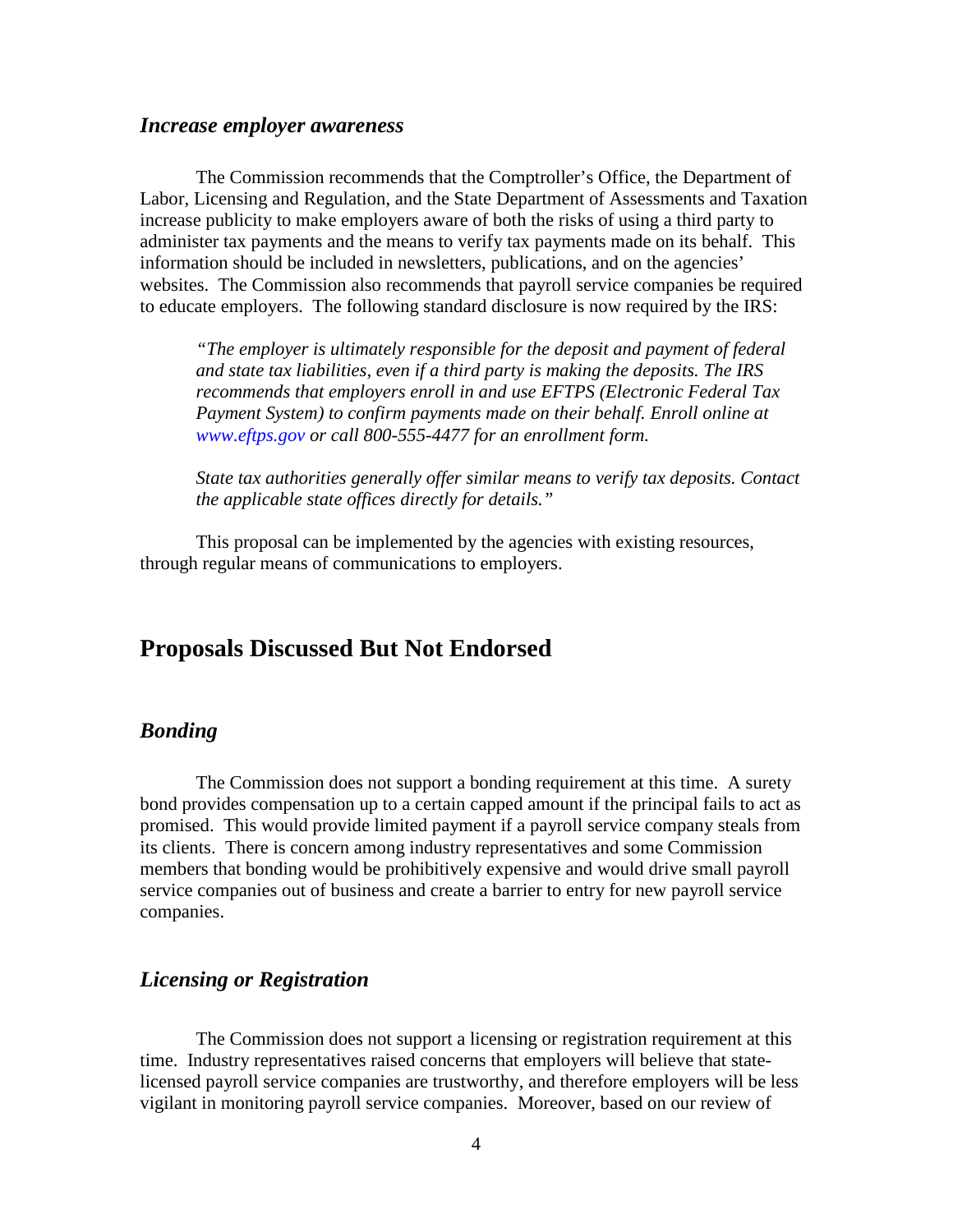other states' activities, it does not appear that licensing is the most effective way to regulate the industry.

## <span id="page-8-0"></span>*Quarterly Reconciliation*

The Internal Revenue Service requires employers to reconcile their withholding accounts each quarter on a Form 941. Currently, employers in Maryland are required to reconcile their withholding liability and withholding amounts paid once a year on the Form MW508. If Maryland were to require quarterly reconciliation, the Comptroller's Office could verify that employer withholding of income tax was calculated and paid correctly more frequently throughout the year, and notify employers of any liability due before the end of the year. Earlier notice of a liability would permit employers to identify and resolve any issues with the payroll service company quickly. Quarterly reconciliation would, however, substantially increase the administrative burden on both employers and the Comptroller's Office.

## <span id="page-8-1"></span>**Conclusion**

The Commission recommends that the Comptroller's Office implement an online verification tool to allow employers to view the amount of withholding tax that has been remitted to the Comptroller on the employer's behalf. The Commission also recommends that the Comptroller take steps to prevent or mitigate theft by payroll service companies, including increasing awareness among employers and providing notice to employers of address changes. The Commission does not support bonding, licensing or registration requirements, or quarterly withholding reconciliation. These steps will provide employers the tools they need to protect their interests and raise awareness of the need to do so.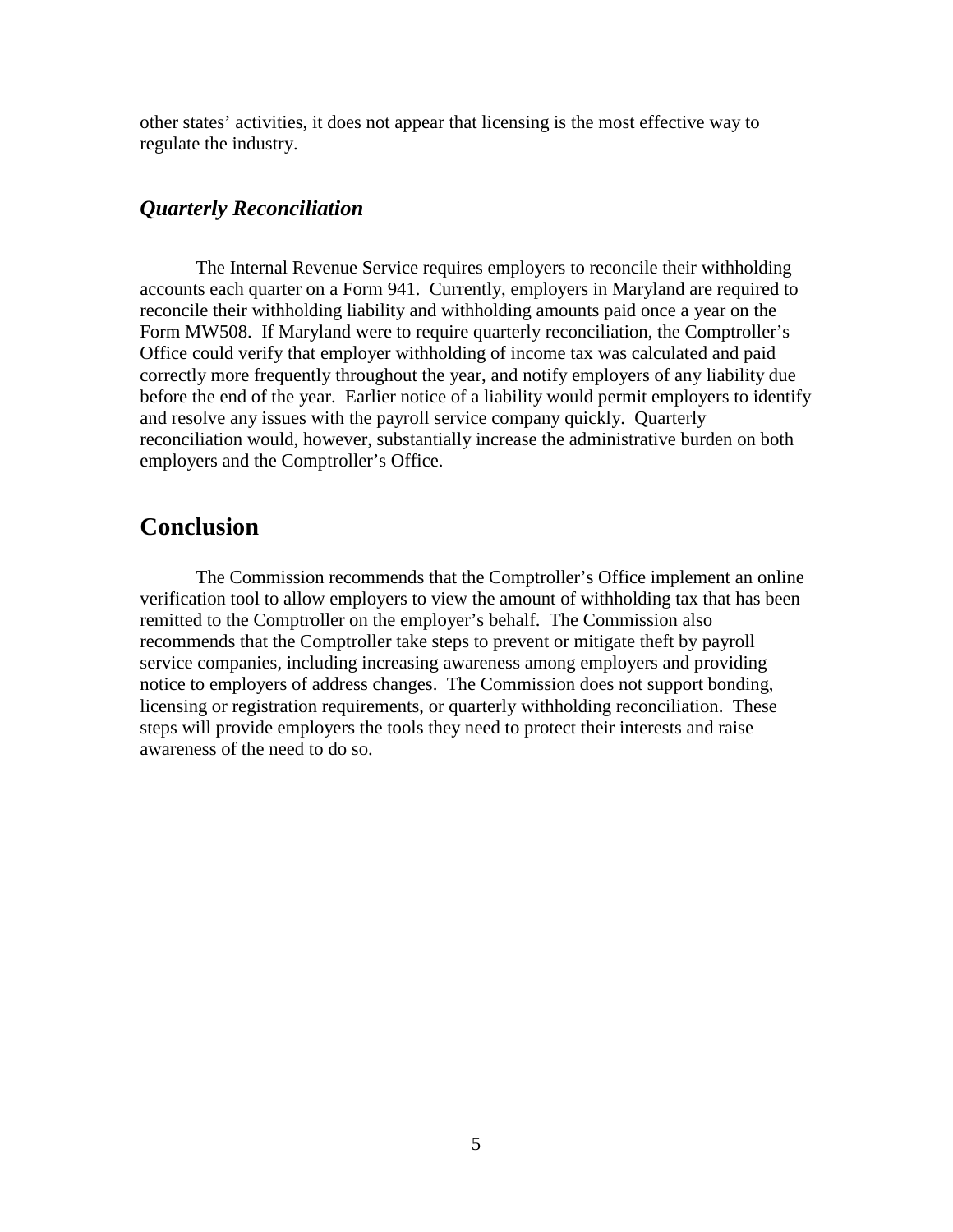# <span id="page-9-0"></span>**Appendix 1: Commission Members to Study the Regulation of Payroll Services**

## **Appointed by Senate President**

Senator Barry Glassman

## **Appointed by House Speaker**

Delegate Mary-Dulany James

## **Designated by Comptroller**

David F. Roose

## **Designated by Director of State Department of Assessment and Taxation**

Robert E. Young

#### **Designated by Attorney General**

Brian L. Oliner

## **Maryland Chamber of Commerce**

George Whitehouse

## **Designated by Secretary of Labor, Licensing and Regulation**

Juan M. Sempertegui

## **Appointed by the Governor Public Member**

Margaret Shattuck, EA

## **Appointed by the Governor Public Member**

Kathleen Strakes

## **Staff**

Wallace A. Eddleman Comptroller's Office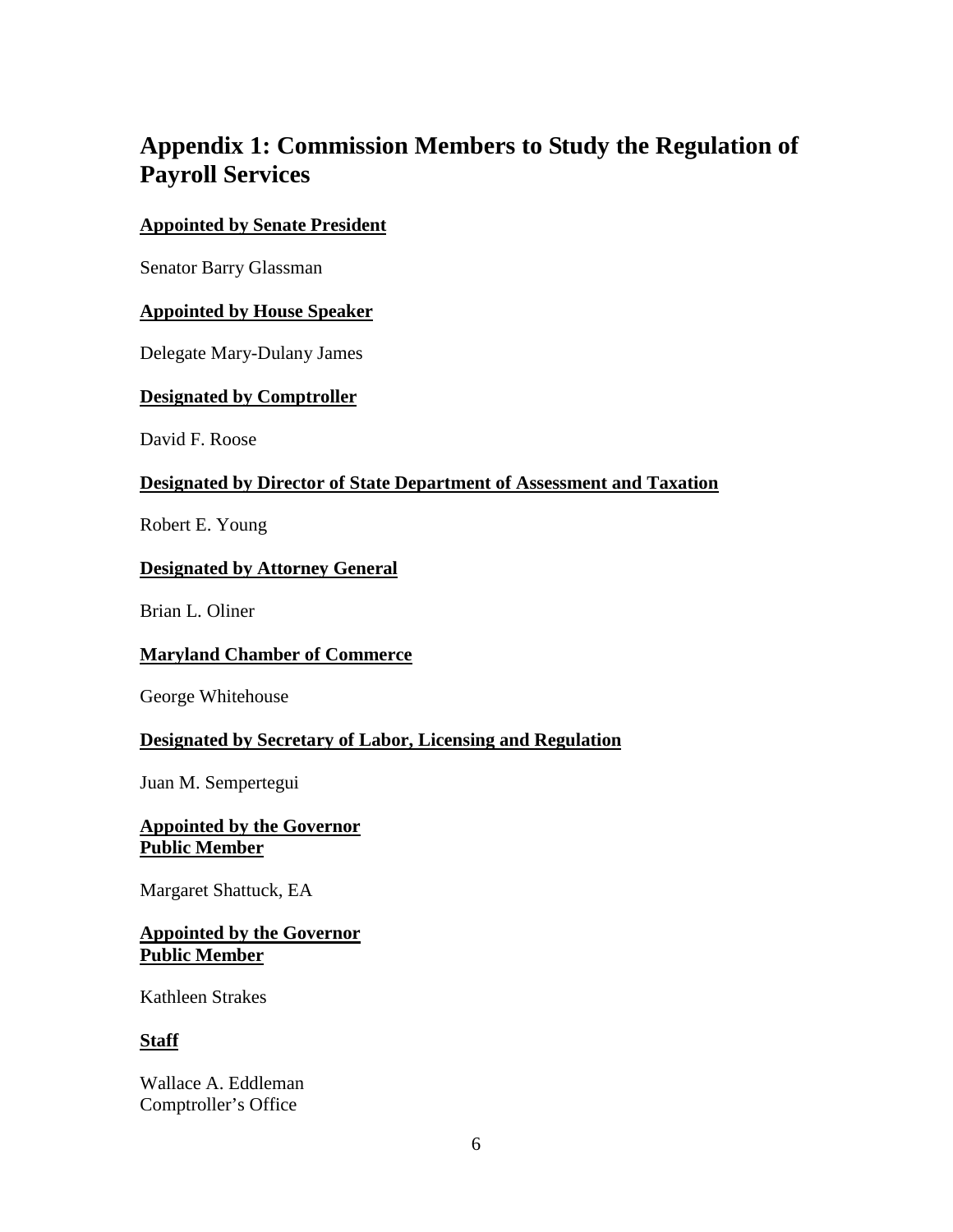# <span id="page-10-0"></span>**Appendix 2: Link to written testimony presented at September 19 and October 24, 2013 meetings**

<http://www.csrps.maryland.gov/meetings/default.asp>